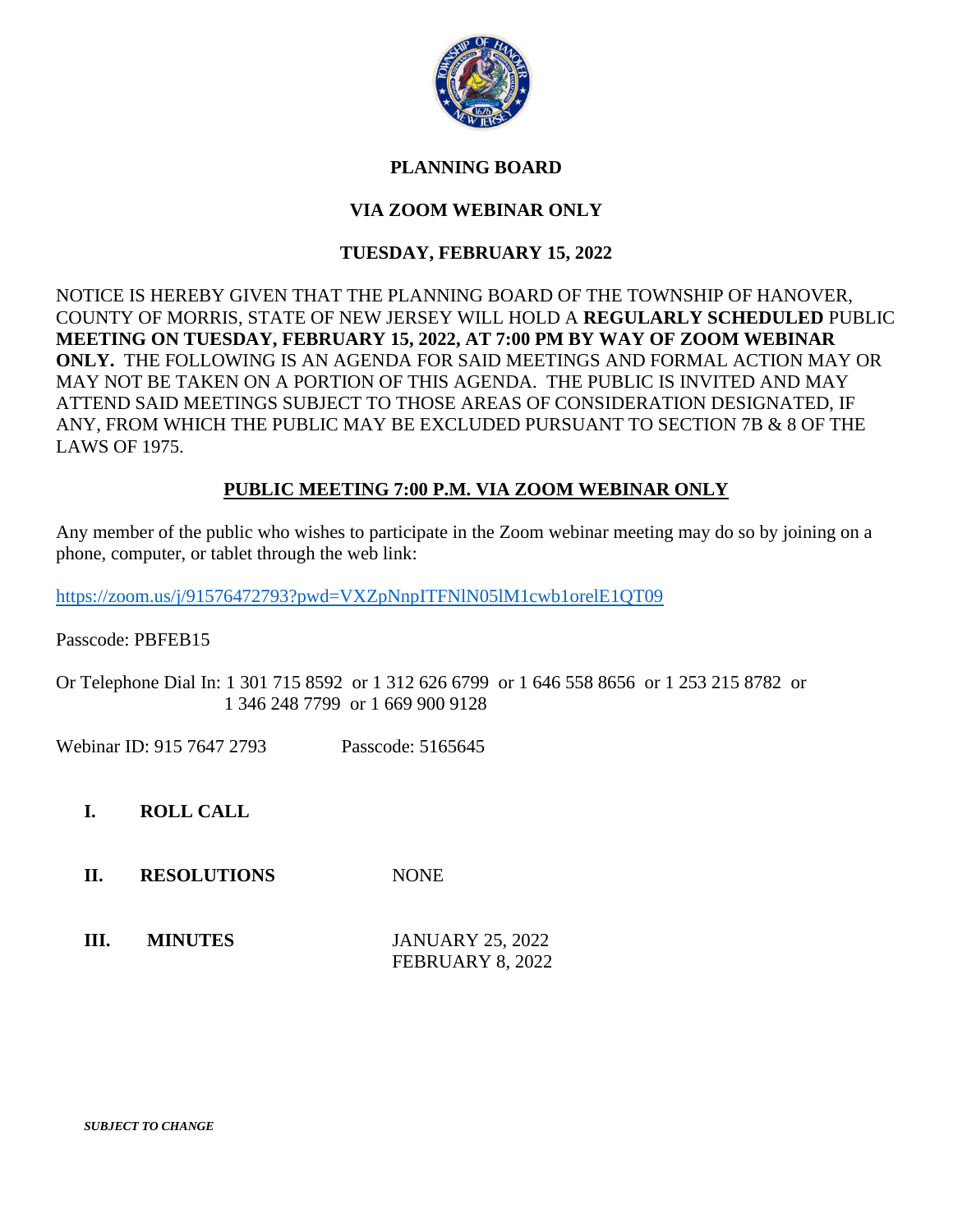### **IV. PUBLIC HEARINGS**

| 1) | CASE NO.         | $21 - 8 - 9$                        |
|----|------------------|-------------------------------------|
|    | <b>APPLICANT</b> | ECLIPSE VETERINARY CARE             |
|    | <b>OWNER</b>     | HANOVER RENAISSANCE, LLC            |
|    | <b>LOCATION:</b> | 1 PAPERMILL DRIVE, WHIPPANY         |
|    | BLOCK: 9001      | <b>LOTS:</b> 1.01 <b>ZONE:</b> B-10 |

Applicant is seeking Preliminary and Final Site Plan approval for a change in use to a 24 hour Veterinarian Hospital. All proposed renovation work is interior. The only exterior improvements will be the installation of a mobile MRI unit, exterior signage, two new rooftop a/c condensing units and an emergency backup generator. The MRI unit and emergency generator will be located behind the existing fence in the former playground. There will be one new monument sign and one new wall mounted building sign along with the existing freestanding sign at the intersection of North Jefferson Road and Papermill Drive. **CASE PARTIALLY HEARD AND CARRIED FROM JANUARY 25, 2022**

Copies of the filed application forms and supporting documents submitted by the applicant can be reviewed at the following link: <https://www.dropbox.com/sh/2fko79mk0rpam67/AADrmIpVm8iCxm4zVYgHGsGNa?dl=0>

#### *Board Action Date – FEBRUARY 15, 2022*

| 2) | CASE NO.         | $19 - 8 - 12 - R1$                   |  |
|----|------------------|--------------------------------------|--|
|    | <b>APPLICANT</b> | PERFORMANCE FORD OF EAST HANOVER LLC |  |
|    | <b>OWNER</b>     | <b>NORMEL REALTY</b>                 |  |
|    | <b>LOCATION:</b> | 70 ROUTE 10 WEST, WHIPPANY           |  |
|    | BLOCK: 6601      | <b>LOT(S):</b> $6$<br>$ZONE: B-10$   |  |

Applicant is seeking Amended Approval and "C" Variance for minor revisions to the floor plan and exterior elevations. The applicant now proposes to eliminate the "dealer prep area" and replace it with sales floor area. In addition, the applicant proposes revisions to the façade treatment and building sign location.

Copies of the filed application forms and supporting documents submitted by the applicant can be reviewed at the following link: [https://1drv.ms/u/s!AiA4DWQroB1qgdJQZrD\\_1HrGszQTNQ?e=CVXZWh](https://1drv.ms/u/s!AiA4DWQroB1qgdJQZrD_1HrGszQTNQ?e=CVXZWh)

*Board Action Date – March 4, 2022*